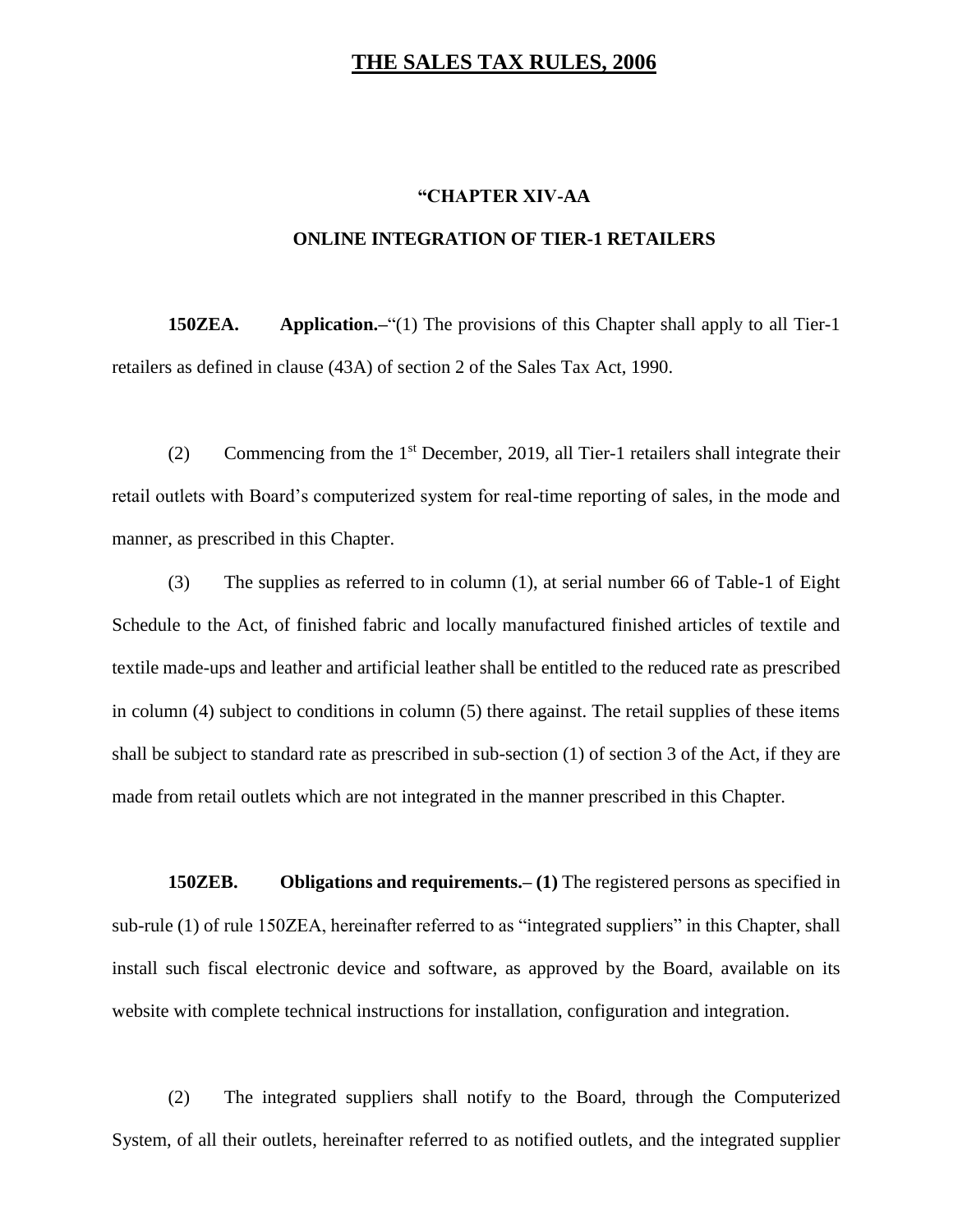shall register each point of sale (POS) to activate the integration duly providing the following information, namely:−

- (a) POS Registration Number (to be provided by the System);
- (b) Name of Business;
- (c) Branch Name;
- (d) Branch Address;
- (e) POS Identification Number; and
- (f) Registration Date
- (3) Omitted

(4) No sale or supply from the notified outlets shall be made without being recorded by the duly accredited electronic fiscal device (EFD), which means a system composed of one Sale Data Controller (SDC) and at least one Point of Sale (POS) connected together, that has the following characteristics and requirements, namely:–

- (a) it can perform following tasks, i.e.--
	- (i) receive, record, analyze and store fiscal data;
	- (ii) format fiscal data into fiscal invoices;
	- (iii) transmit the fiscal data to the Board'sComputerized System through secure means; and
	- (iv) print sales tax invoices.
- (b) Sales Data Controller (SDC) is the component of an EFD that—
	- (i) receives transaction data from a POS component of the EFD;
	- (ii) analyses the transaction data into fiscal data;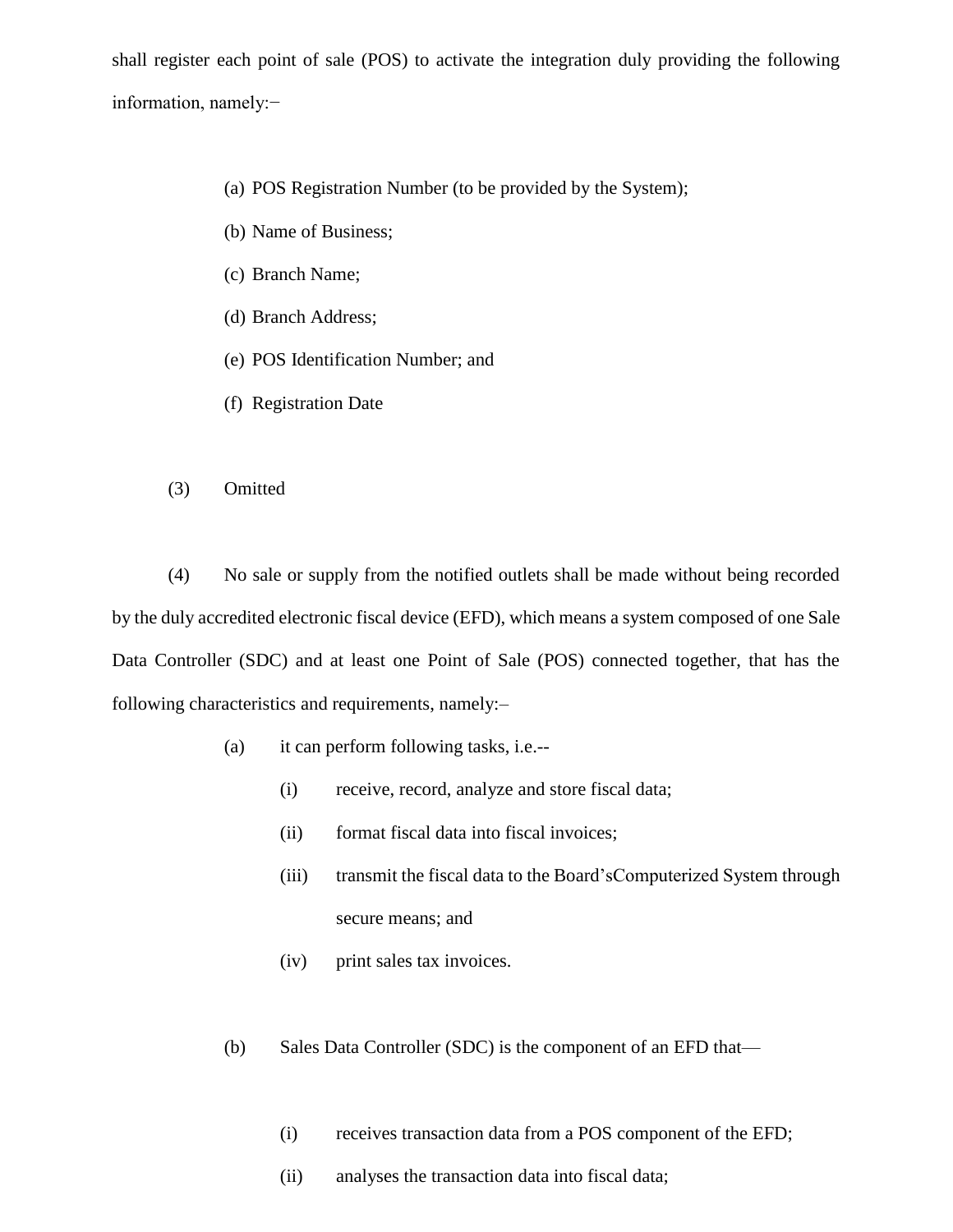- (iii) formats the fiscal data as a fiscal invoice (sales tax invoice), creates the digital signature for the EFD and records the digital signature on the fiscal invoice;
- (iv) transmits the fiscal invoice number to the POS;
- (v) encrypt and preserves the transaction data and fiscal data in an irrevocable and secure manner;
- (vi) transmits the fiscal data to the Board's Computerized System;
- (c) External SDC (E-SDC) is hardware set up as a separate component of the EFD used by integrated supplier;
- (d) virtual SDC (V-SDC) is software attached to the POS system;
- (e) an integrated supplier must integrate each and every POS of the business to any of the SDC;
- (f) an EFD must comply with the following, namely:–
	- (i) each POS is accredited;
	- (ii) each POS transmits to the SDC a receipt, on which is recorded the transaction data specified in sub-rule (5), for each transaction of the business;
	- (iii) the SDC receives the transaction data, analyses the data, verify calculated taxes to produce fiscal data for the transaction, record the invoice data and transmits the fiscal invoice number to POS;
	- (iv) POS prints the fiscal invoice with the fiscal invoice number and QR Code;
	- (v) the SDC transmits the fiscal data to the Board's system; and
	- (vi) a fiscal invoice is produced for each sale invoice.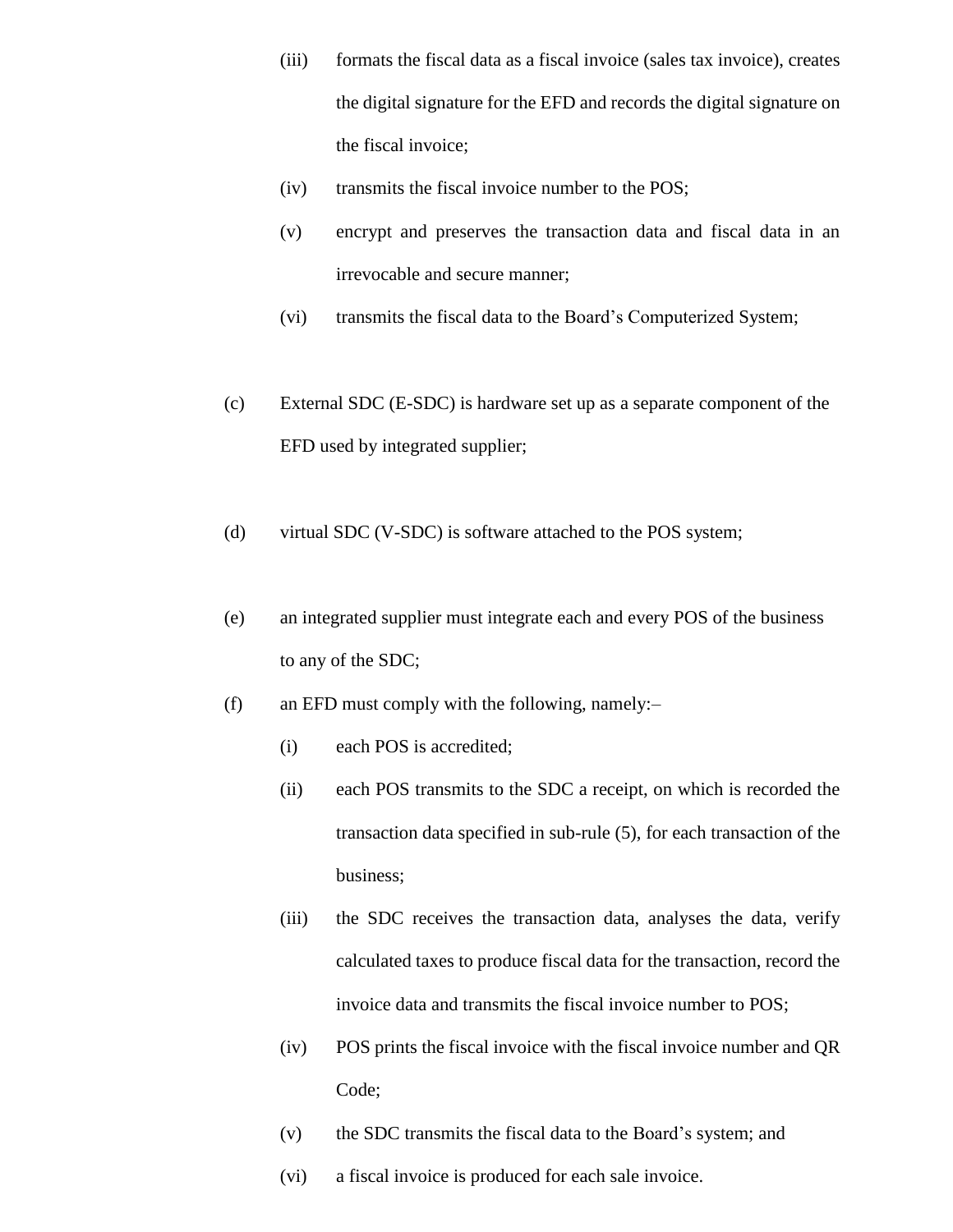- $(g)$  the point of sale should have the following functionalities, namely:-
	- (i) provide mechanism to connect to SDC;
	- (ii) send each invoice to SDC for the issuance of fiscal invoice;
	- (iii) generate the QR Code on the base of fiscal invoice number generated by the SDC and print the QR Code on receipt;
	- (iv) must perform closing on the close of day, week and month;
	- (v) Omitted
		- *(a)* opening total quantity;
		- *(b)* opening total value;
		- *(c)* total purchase quantity;
		- *(d)* total purchase value;
		- *(e)* total sold quantity;
		- *(f)* total sale excluding sales tax;
		- *(g)* total sales tax;
		- *(h)* total sales value including sales tax;
		- *(i)* closing total quantity;
		- *(j)* closing total value; and
		- *(k)* total number of invoices for the period
	- (vi) every adjustment, modification or cancellation must be recorded duly maintaining logs for each activity; and
	- (vii) system events need to be recorded.

(5) The sale invoice for each transaction shall be transmitted to EFD specifying the following particulars, namely:–

- (a) POS Registration Number;
- (b) unique sequential invoice number;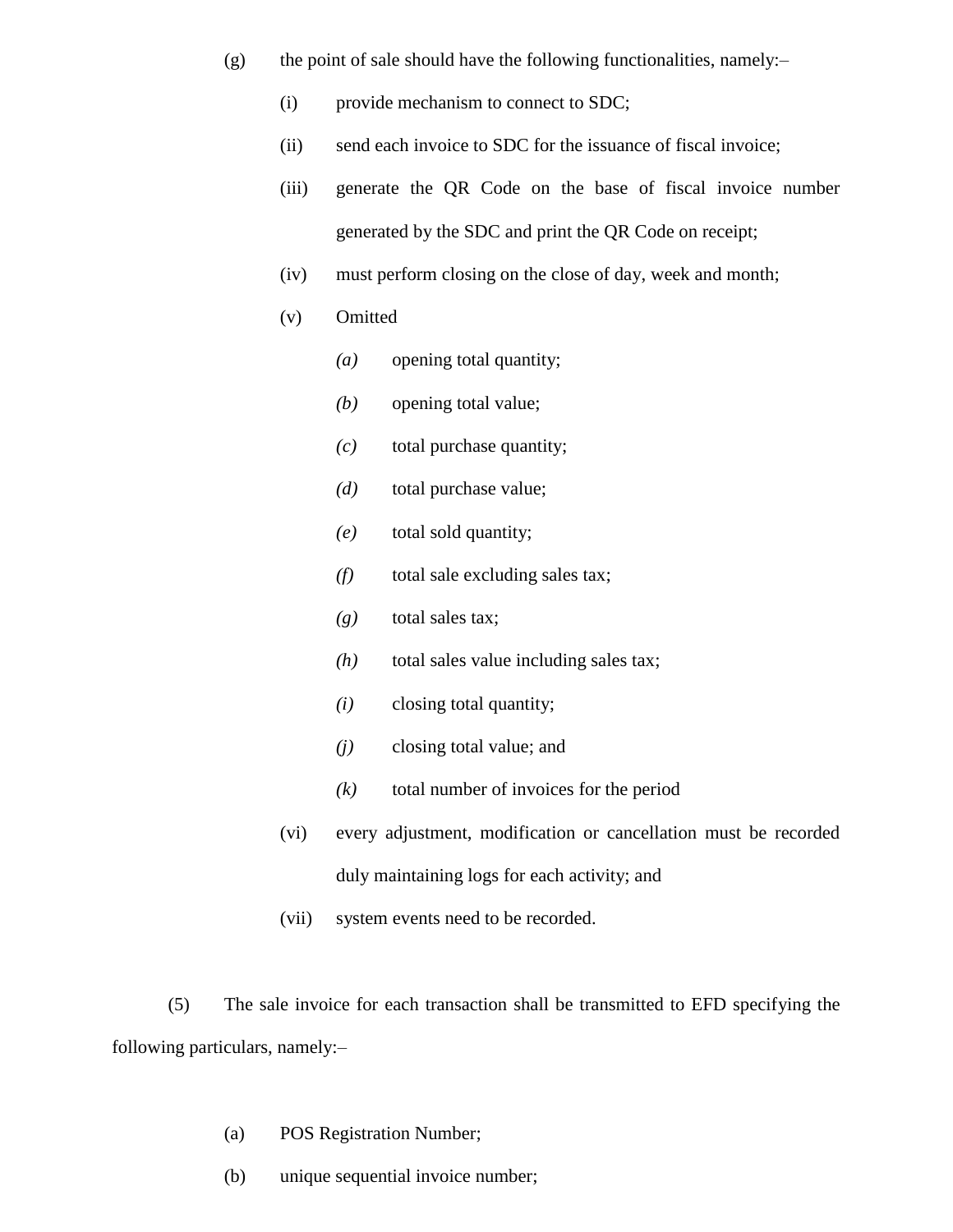- (c) date and time of sale;
- (d) name of buyer, where recorded;
- (e) item-wise description of goods and price exclusive of tax;
- (f) item-wise quantity of goods;
- (g) tax rate for each item;
- (h) total sales value;
- (i) discount, if any;
- (j) tax charged on the invoice;
- (k) mode of payment, cash or credit card. Omitted.

(6) POS shall print a clear and legible sales tax invoice for each transaction, copy of which shall be provided to the customer, containing the following particulars in addition to those as in the preceding sub-rule, namely:–

- (a) QR Code (Generated based on FBR Fiscal Invoice Number);
- (b) FBR Fiscal Invoice Number;
- (c) name of the business;
- (d) sales tax registration number; and
- (e) name or location of the notified outlet.

(7) The EFDs installed at each notified outlet shall be tamper-proof and all the data recorded thereon shall be backed up at an offline site.

(8) In case of sale returns or exchange, a proper credit note or supplementary invoice with prescribed particulars shall be issued containing the reference of original invoice and the detail of amount refunded or additionally charged, along with sales tax involved.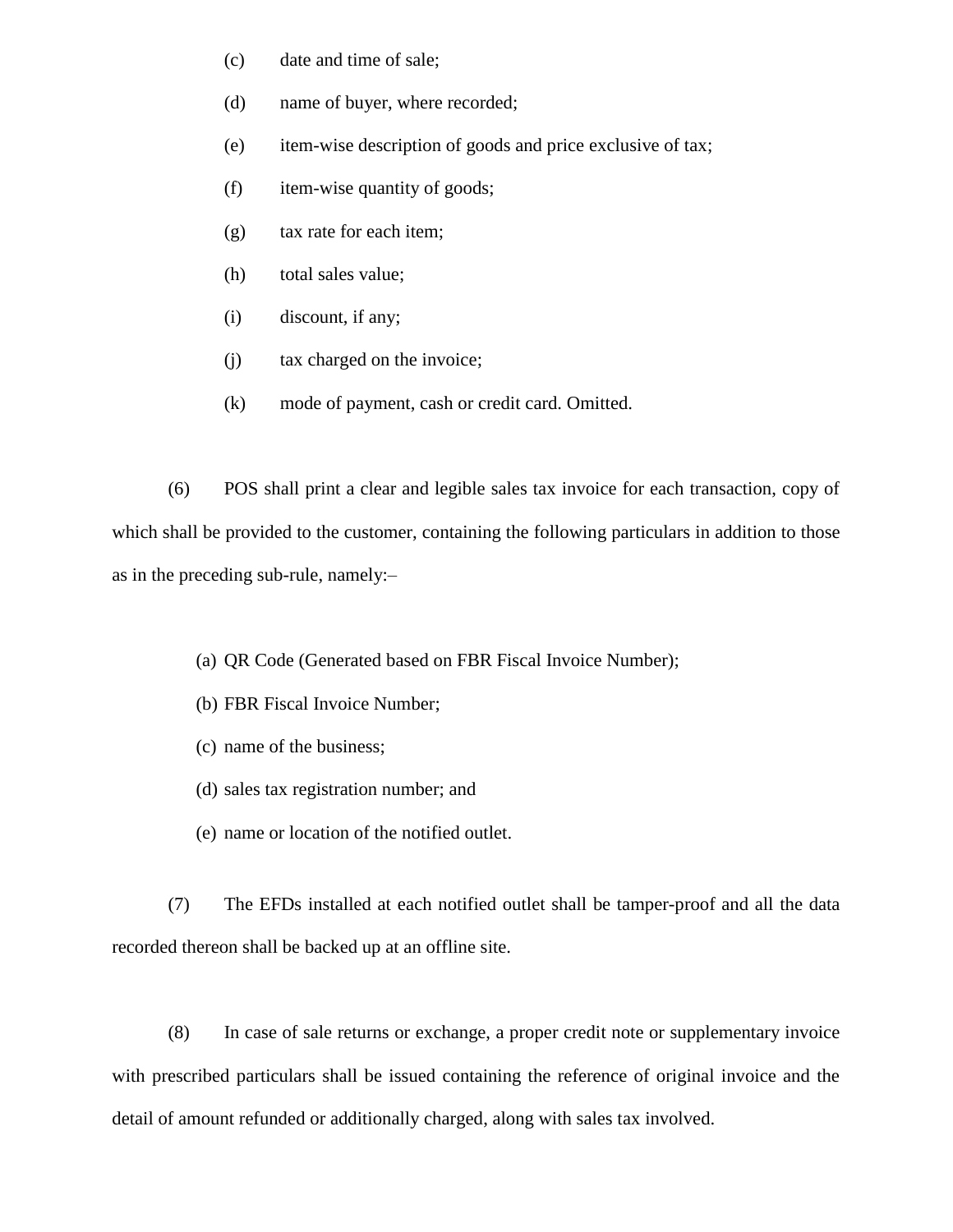(9) All the sales and transactions made from the notified outlet shall be communicated to the Board's Computerized System through EFD and the sales data so transferred shall be accommodated in Annex-C or other relevant Annex of the monthly sales tax-cum-federal excise return.

(10) The SDC shall be capable of generating and sending alert massages resulting from any malpractice or error or any inconsistent action noticed in the system and keeping a log thereof.

(11) The integrated supplier must have the facility of debit and credit card machine installed at each notified outlet and the sales through debit or credit cards shall not be ordinarily refused.

(12) Omitted

(13) The transactions on each point of sales in the notified outlet shall be recorded by a CCTV camera and the recording thereof shall be retained for a period of at least one month.Such recordings shall be provided to the Commissioner concerned as and when demanded and for the time as specified.

(14) In case of supply of exempt items, the transactions thereof shall also be recorded and the invoice issued in the same manner. Such data shall also be communicated to the Board's Computerized System in the same manner.

(15) The cost for integration including the cost of equipment and fiscalization shall be borne by the integrated supplier.

(16) The lower rate in respect of supplies referred to at the said serial 66, if applicable, shall be applied from the day next to the one when the would-be integrated supplier certifies to the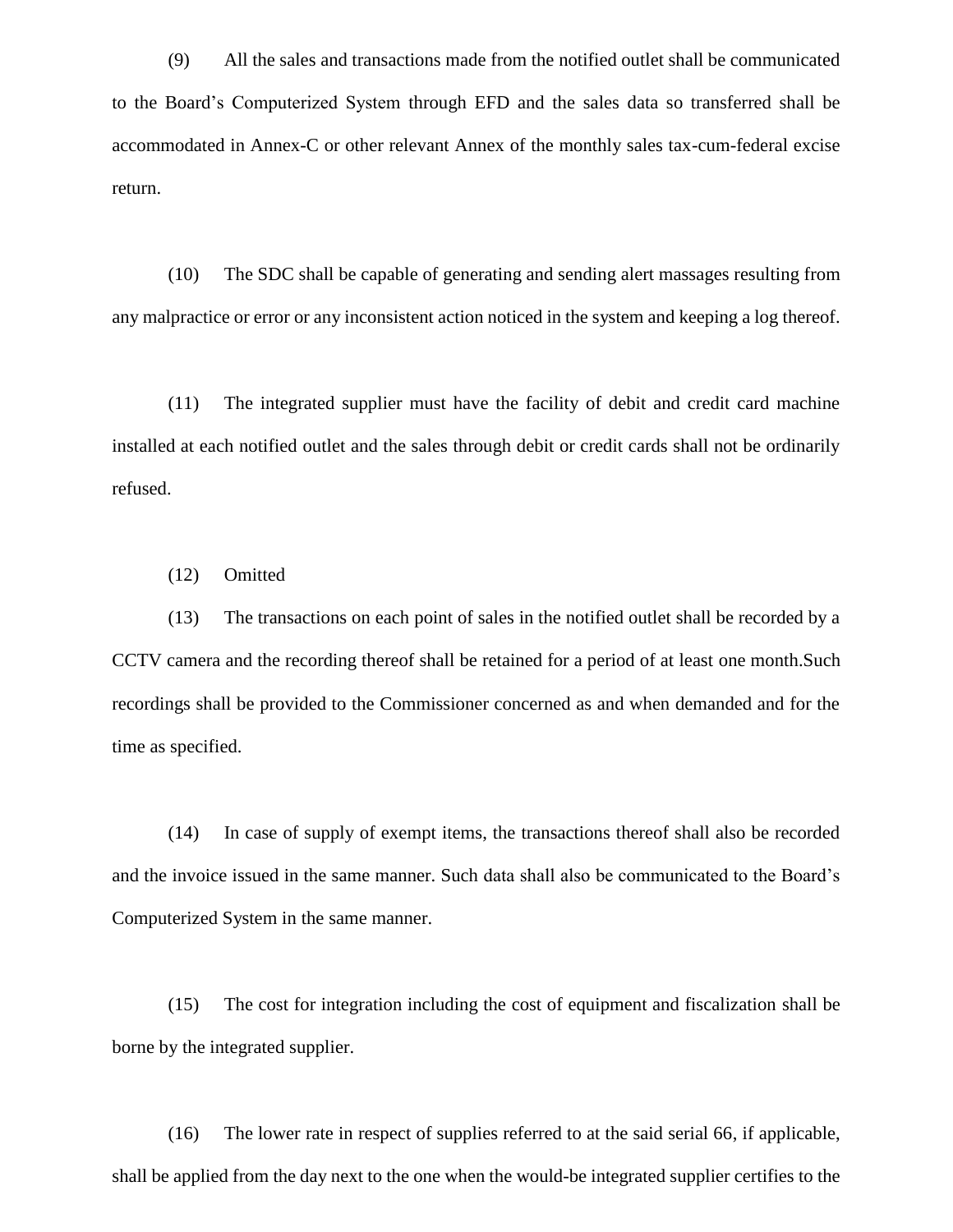Commissioner concerned that he fulfills all the requirements as specified in this Chapter and the Commissioner makes an entry to that effect in the Computerized System.

(17) The integrated supplier shall prominently display on each outlet a signboard bearing FBR's official logo along with the text "Integrated with FBR" and also theregistration number of each POS verifiable through the Board's verification services.

(18) Online sales made through websites hosted with a registered domain name shall also be treated as sales made through point of sales on a notified outlet and accordingly covered under the purview of this rule, provided the sale data transmitted to the Board's Computerized System through a prescribed integration software with the same particulars as stipulated in subrule (5) and invoice is provided to the customer with particulars as in sub-rule (6). Such website or websites shall be registered with the Computerized System with following details, namely:–

- (a) domain name;
- (b) domain name provider;
- (c) name of service provider managing the website; and
- (d) addresses of supply centres and warehouses.

(19) Sales made through social media portals shall also be treated as covered under this sub-rule if the same are recorded and transmitted through point of sale in real-time and provisions of sub-rules (5) and (6) are complied with."

**150ZEC. Accreditation of Points of Sales (POS) Systems.−** (1) A vendor, who wants to supply a POS of a particular brand, model and specification to an integrated supplier that is not an accredited POS, must apply to the Board for accreditation of the POS of that brand, model and specification.

(2) On receiving the application under sub-rule (1), the Board shall take steps to determine accreditation of the brand, model and specification of the POS. During the accreditation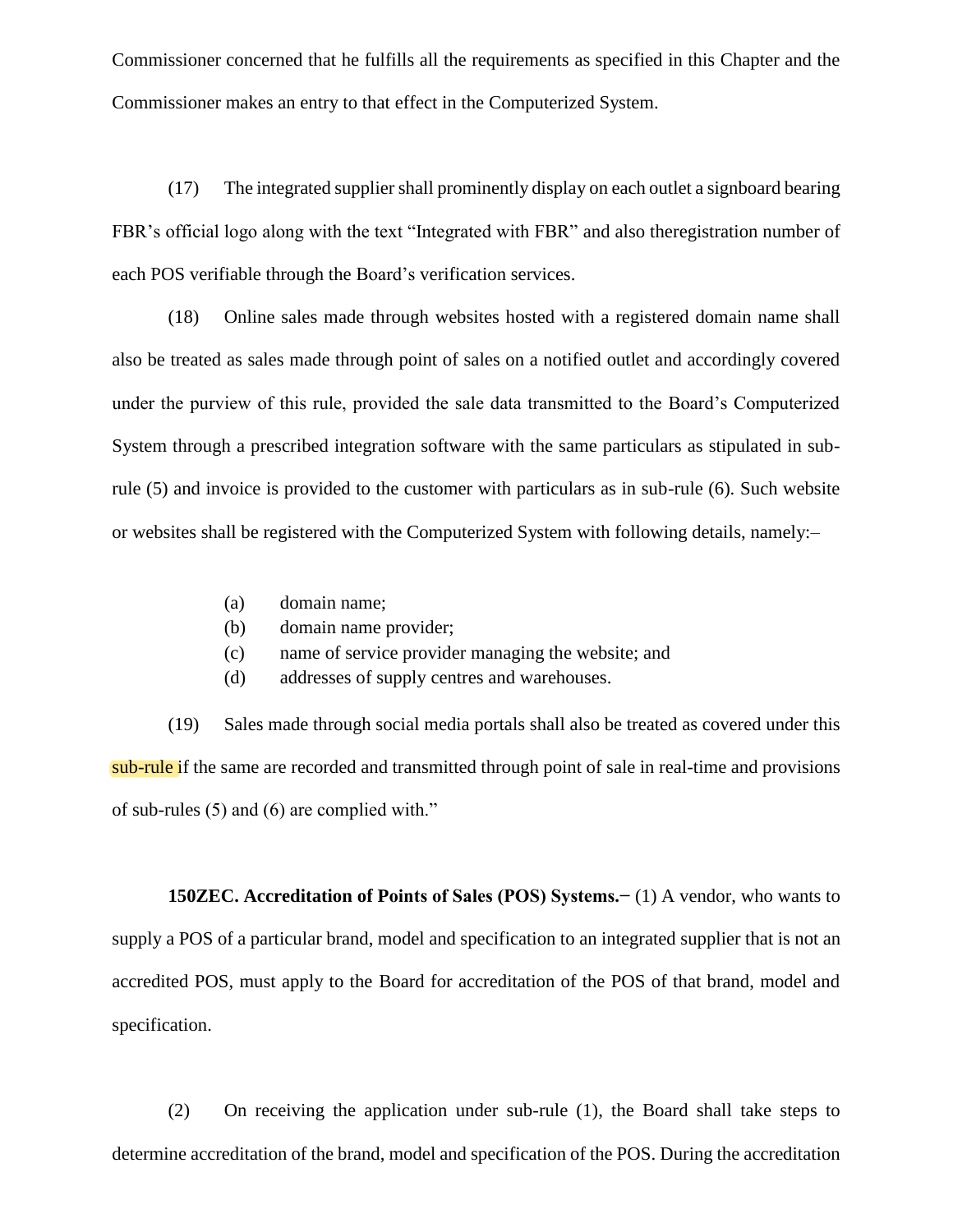process, the supplier must provide the Board with access to information and equipment, and any other assistance reasonably required for carrying out the process.

(3) After completing the accreditation process, the Board shall either allow accreditation to the brand, model and specification of POS as applied for or refuse the same in accordance with the parameters determined by it.

(4) The Board shall, without delay after accrediting a POS under this sub-rule, publish the details of the brand, model and specification of the POS on its website along with the date of accreditation.

(5) The Board may revoke the accreditation of a POS if the POS ceases to comply with the determined parameters. The notice of revocation shall be sent to the vendor specifying the reasons for revocation and also to the integrated supplier operating such POS. The Board shall also immediately remove the particulars of the POS from its website.

**150ZED.Records, access and audit.–** (1) The integrated supplier shall maintain the records of all the sales and transactions made from a notified outlet at that outlet and also at the notified central location. The integrated supplier shall provide access to such premises as well as the specific record required to the Inland Revenue officer as authorized by the Commissioner concerned.

(2) Other provisions of the Act regarding record maintenance and access thereto, and otherwise, shall also be applicable.

(3) FBR shall issue the key performance indicators (KPI) for periodic audits.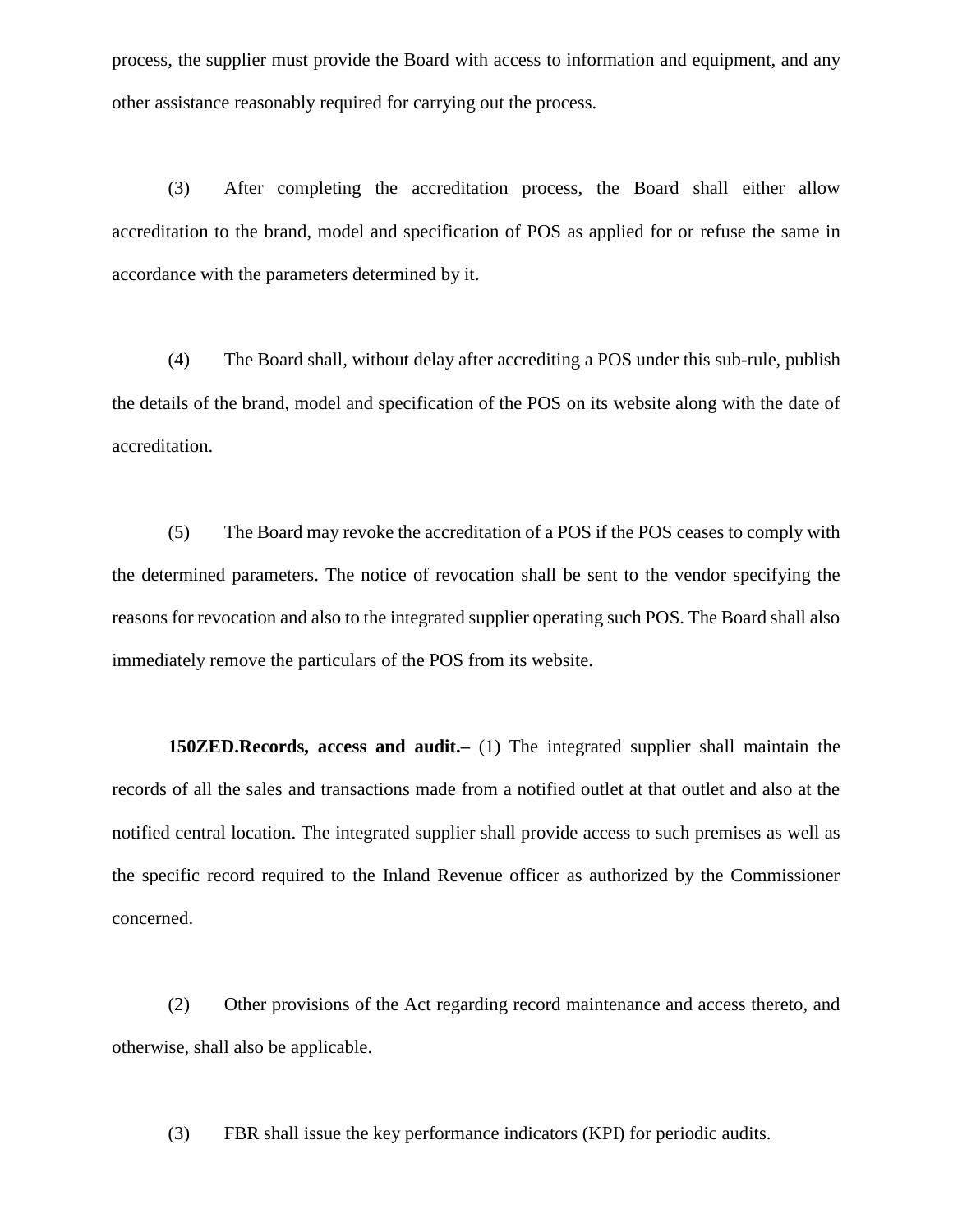(4) The FBR shall conduct audits and investigations at different levels to ensure that integrated supplier is complying with these regulations, including by—

- *(a)* checking if the taxpayer is issuing valid sales tax invoices;
- *(b)* checking if the POS and SDC for the taxpayer's business are accredited;
- *(c)* checking if the EFD complies with the guidelines set out in these rules;
- *(d)* checking the operation of the protocols; and
- *(e)* requiring taxpayers to provide relevant information and documents as necessary.

**150ZEE. Online integrationduring intervening period.−** (1) During the intervening period till such time the Board puts into operation a system of accredited secure devices and real time communication of sale and other data as stipulated in rule 150ZEB, the online integration in terms of the said serial number 66 shall be considered to have been achieved if all the conditions specified in this rule are fulfilled.

(2) The would-be integrated supplier shall certify, using his user ID and password on the Computerized System, that he shall fulfill all the requirements of this Chapter as relaxed by this rule and that he shall ensure integration of all notified outlets in the manner as stipulated in rule 150ZEB within one month of the date when the Board declares readiness for the same through a notice sent through email or Computerized System. Such supplier shall provide details of all his outlets in the manner as stipulated in sub-rule (2) of rule 150ZEB. Such supplier shall also make necessary declaration during this process as stipulated by the Board's Computerized System.

(3) The integrated supplier shall upload or transfer the data of all invoices or debit and credit notes periodically to the Board's Computerized System but the interval during such transfer shall not exceed seven clear days in any case. The failure to do so shall deprive him of the status of integrated supplier and of the entitlement to supply goods at reduced rate as specified in the said condition (xv).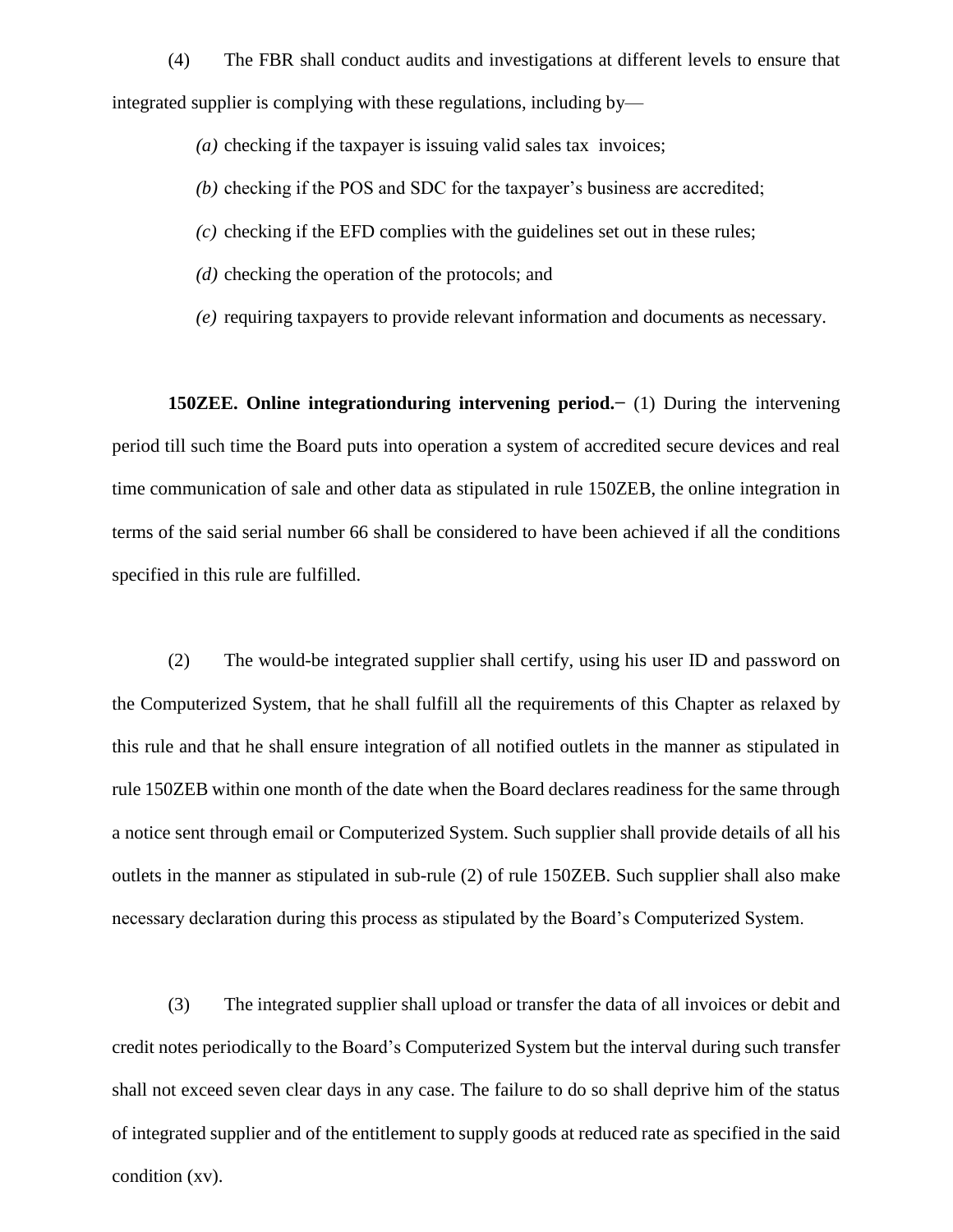(4) The integrated suppliers fulfilling the requirements of this rule shall be entitled to avail the benefit of reduced rate under the said serial number 66 with effect from the 1<sup>st</sup> July, 2018, provided−

- *(a)* they have actually charged the specified items at the rate not exceeding **14 %**;
- *(b)* they register with the Board's Computerized System under this rule within fifteen days of the commencement of this Chapter and in the manner as provided in sub-rule (2); and
- *(c)* they upload, within fifteen days of the registration under clause (b), the details of all the sales made to the Computerized System in relation to the benefit of reduced rate of sales tax applicable under this Chapter.

(5) The benefit of lower rate under this rule shall not be available after the expiry of one month after the Board conveys readiness for provisions of rule 150ZEB as provided in subrule (2).

(6) If an integrated supplier registered with the Computerized System as stipulated in this rule is found to have not fulfilled any of the conditions specified herein or fails to integrate with the Computerized System as stipulated in rule 150ZEB after the expiry of period of onemonth referred to in sub-rule (2), he shall be liable to pay sales tax at the applicable rate of 9% on the goods specified in sub-rule (1) of rule 150ZEA as supplied with effect from the 1<sup>st</sup>day of July, 2018.

**150ZEF. Consequences of non-compliance or contravention.−**The integrated supplier who is found to have tampered with the system or made sales in the manner otherwise than the prescribed in this Chapter, or who contravenes any of the provisions of this Chapter, shall in accordance with sub-section (6) of section 8B of the Act no more be eligible for the reduced rate,